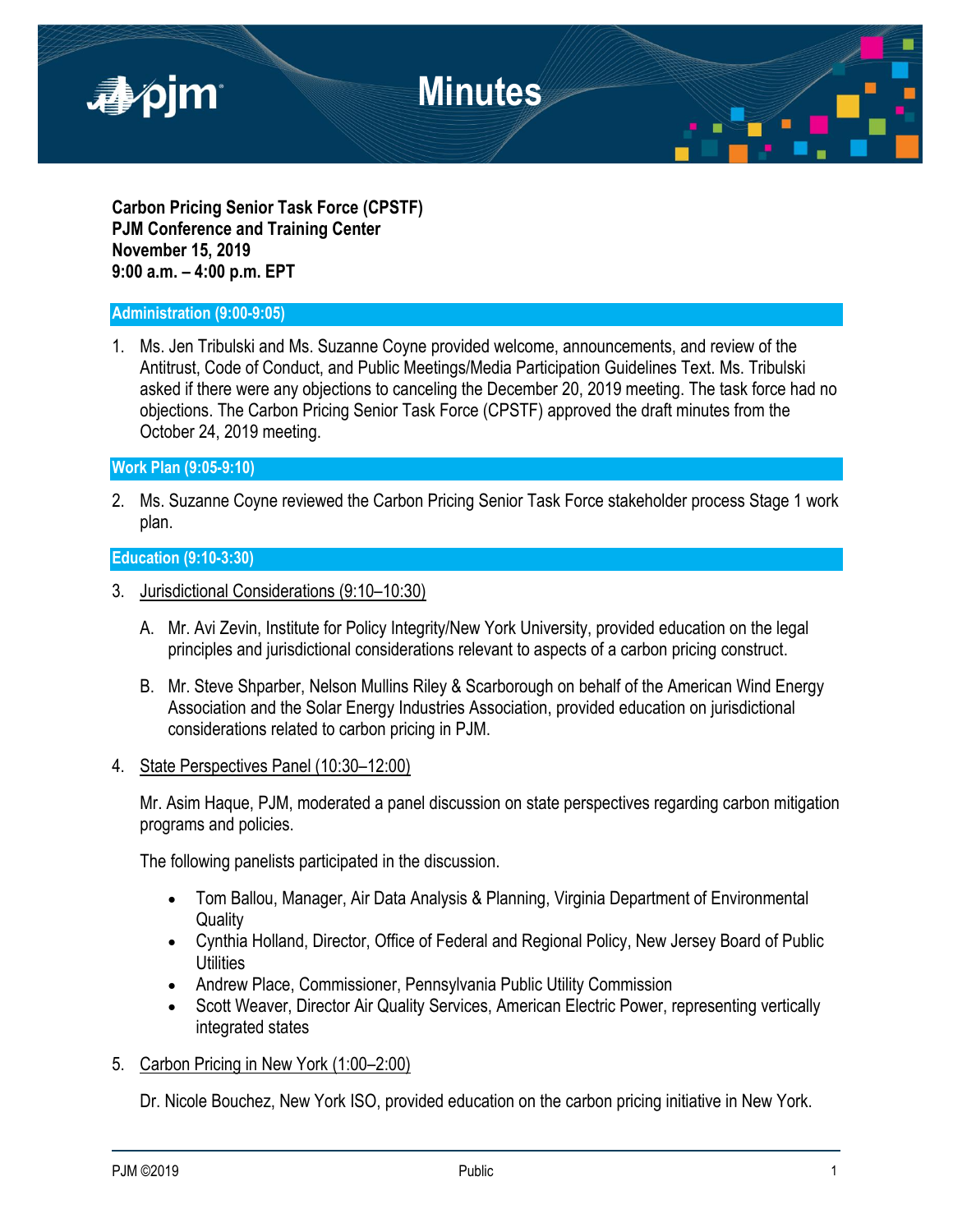

### 6. California ISO GHG Market Design (2:00–3:00)

Mr. Don Tretheway, California ISO, provided education on the California ISO GHG market design.

7. Work Plan Update, Education Takeaways, and Areas for Additional Exploration (3:00–3:30)

Ms. Natalie Tacka, PJM, led a discussion on the CPSTF work activities. Stakeholders were asked to provide feedback on key takeaways from education received to-date and additional areas of exploration. Stakeholders can provide feedback to Jen Tribulski, Jennifer. Tribulski@pjm.com and Suzanne Coyne, [Suzanne.Coyne@pjm.com.](mailto:Suzanne.Coyne@pjm.com)

**Future Agenda Items (3:30-3:40)**

**8.** Ms. Jen Tribulski reviewed meeting action items and discuss future agenda items.

#### **Future Meeting Dates**

December 20, 2019 **PUM Conference & Training Center/ WebEx** PUM Conference & Training Center/ WebEx January 14, 2020 9:00 a.m. 9:00 a.m.<br>
PJM Conference & Training Center/ WebEx<br>
PJM Conference & Training Center/ WebEx February 26, 2020 **19:00 a.m.** 9:00 a.m. PJM Conference & Training Center/ WebEx<br>
9:00 a.m. PJM Conference & Training Center/ WebEx 9:00 a.m. **PJM Conference & Training Center/ WebEx** May 19, 2020 **19:00 a.m.** PJM Conference & Training Center/ WebEx<br>
19:00 a.m. PJM Conference & Training Center/ WebEx 9:00 a.m. **In the 25 a.m.** PJM Conference & Training Center/ WebEx

Author: Suzanne Coyne

#### **In-Person Meeting Attendees**

| Tribulski, Jennifer (Facilitator) | PJM Interconnection, LLC                     | Not Applicable            |
|-----------------------------------|----------------------------------------------|---------------------------|
| Coyne, Suzanne (Secretary)        | PJM Interconnection, LLC                     | Not Applicable            |
| Ballou, Tom                       | Virginia Department of Environmental Quality | Not Applicable            |
| Barker, Jason                     | Exelon Business Services Company, LLC        | <b>Transmission Owner</b> |
| Bennett, Stephen                  | PJM Interconnection                          | Not Applicable            |
| Bernabeu, Emanuel                 | PJM Interconnection                          | Not Applicable            |
| Borgatti, Mike                    | <b>Gabel and Associates</b>                  | Not Applicable            |
| Bouchez, Nicole                   | New York ISO                                 | Not Applicable            |
| Bruce, Susan                      | McNees Wallace & Nurick LLC                  | Not Applicable            |
| D'Alessandris, Lou                | FirstEnergy Solutions Corp.                  | <b>Transmission Owner</b> |
| Depillo, Raymond                  | PSEG Energy Resources & Trade LLC            | Other Supplier            |
| Foladare, Kenneth                 | Tangibl                                      | Not Applicable            |
| Ford, Adrien                      | Old Dominion Electric Cooperative            | Electric Distributor      |
| Gensler, Katherine                | Solar Energy Industries Association          | Not Applicable            |
| Giacomoni, Anthony                | PJM Interconnection                          | Not Applicable            |
| Glazer, Craig                     | PJM Interconnection                          | Not Applicable            |
|                                   |                                              |                           |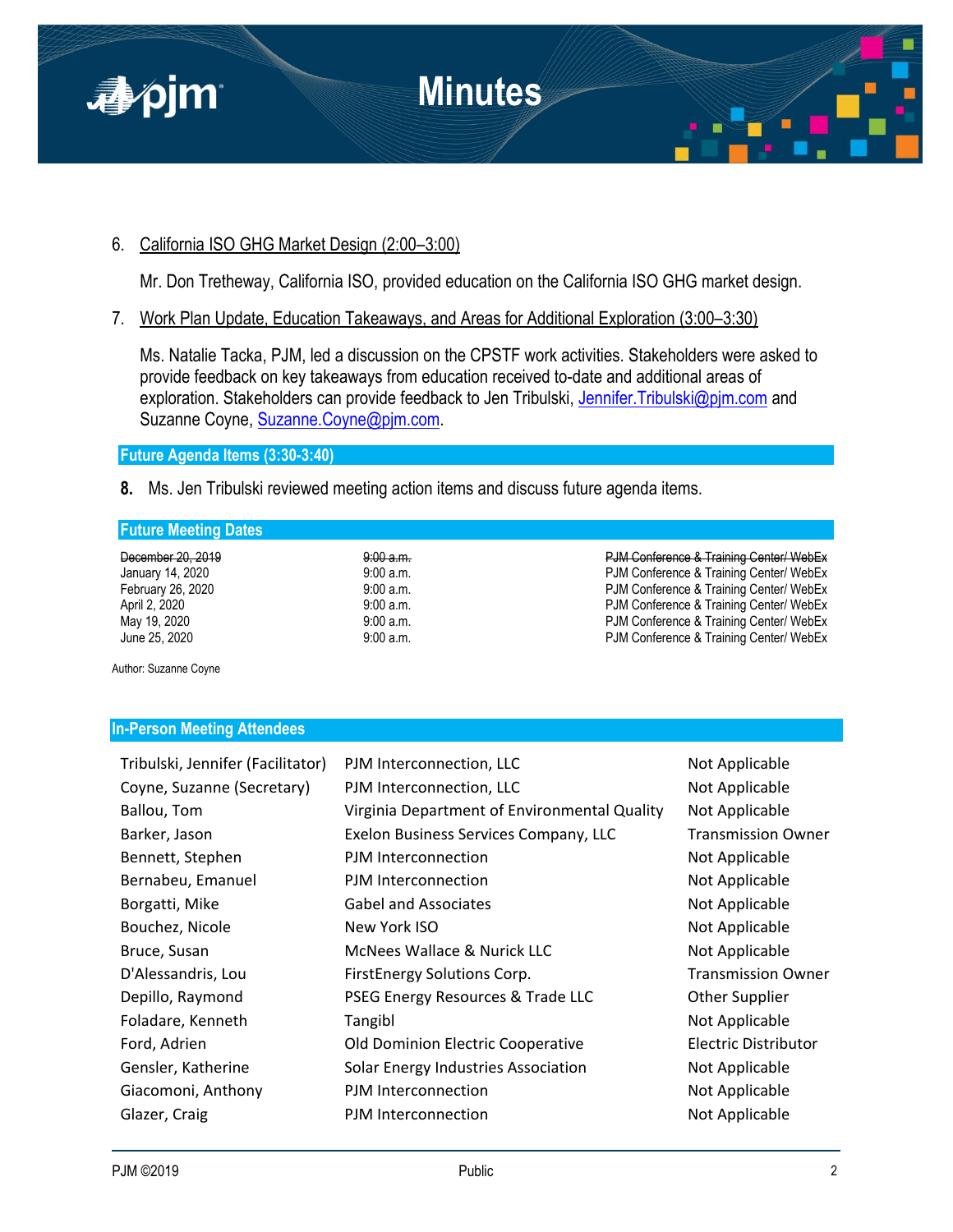

# **Minutes**

Helm, Gary **PJM Interconnection** Not Applicable Holland, Cynthia **New Jersey BPU** Not Applicable Horton, Dana **Appalachian Power Company Transmission Owner** Hsia, Eric **Eric Election** PJM Interconnection **Not Applicable** Not Applicable Hyatt, John **Monitoring Analytics** Not Applicable Not Applicable Kogut, George The New York Power Authority The Communist Communist Communist Communist Communist Communist Communist Communist Communist Communist Communist Communist Communist Communist Communist Communist Communist Commu Lu, Chenchao **PJM Interconnection PLO PIM Interconnection Not Applicable** Molinda, John **American Nuclear Society – Pittsburgh** Not Applicable Nix, Emma **PJM Interconnection PJM Interconnection PJM Interconnection** O'Connell, Robert PPGI Fund A/B Development, LLC. Generation Owner Pilong, Melissa **PJM Interconnection** Provide a Report Applicable Place, Andrew **Pennsylvania PUC** Not Applicable Robertson, Kathleen Exelon Business Services Company, LLC Transmission Owner Scarpignato, David Calpine Energy Services, L.P. Carpignato, David Ceneration Owner Scorsolini, Mark **PSEG Energy Resources & Trade LLC** Other Supplier Shparber, Steve **Nelson Mullins Riley & Scarborough** Not Applicable Sweeney, Rory **GT Power Group Not Applicable** Not Applicable Tabak, Gabriel **American Wind Energy Association** Not Applicable Tacka, Natalie **Note Applicable** PJM Interconnection Not Applicable Toomey, Megan Talen Energy Marketing, LLC Generation Owner Unel, Burcin **Institute for Policy Integrity/NYU** Not Applicable Weaver, Scott **American Electric Power American Electric Power** Transmission Owner Widom, Stuart **PJM Interconnection** Not Applicable Zakaria, Rama Environmental Defense Fund Not Applicable Zevin, Avi **Institute for Policy Integrity/NYU** Not Applicable

#### **WebEx Attendees**

Abdur-Rahman, Muhsin ABB Abdur-Rahman, Muhsin ABB Abdur-Rahman, Muhsin Abdur-Rahman, Muhsin Abdur-Rahman, Muhsi

Anders, David **PJM Interconnection** and the Not Applicable Anderson, Jared S&P Global Sand Controller Same Not Applicable Barker, Jason Exelon Business Services Company, LLC Transmission Owner Barry, Robert **NJ Dept. of Environmental Protection** Not Applicable Benchek, Jim FirstEnergy Solutions Corp. Not Applicable Bodnar, Michael **ACES Power** Not Applicable Brodbeck, John EDP Renewables North America, LLC Generation Owner Campbell, Bruce Enerwise Global Technologies, LLC Other Supplier Canter, David Appalachian Power Company Transmission Owner Chang, Sean **ERCOT** ERCOT EXAMPLE 2014 12:30 ROT Applicable Chen, Yang **PJM Interconnection** and Mot Applicable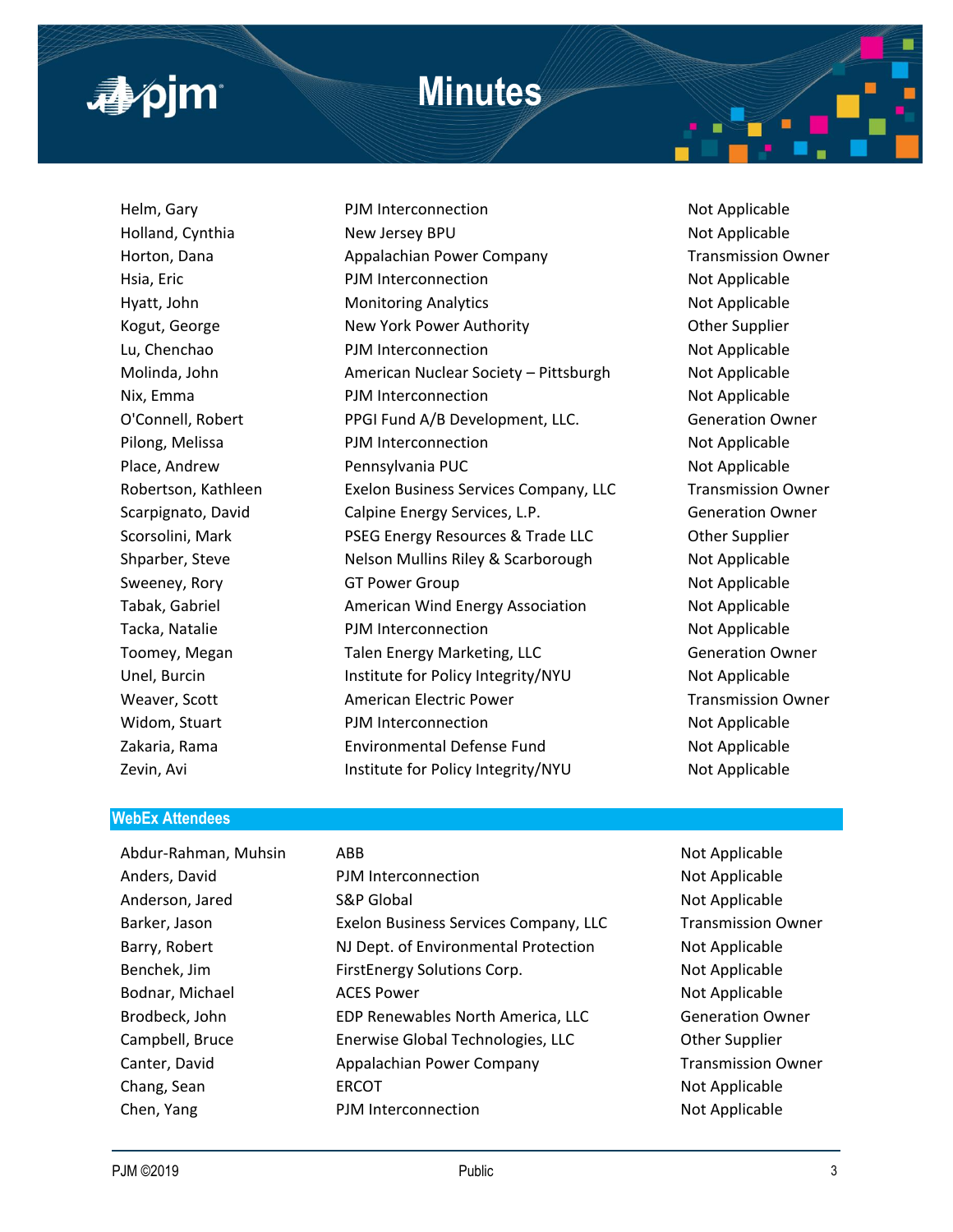# **Minutes**



Hastings, David Heinle, Frederick

Kelly, Stephen

Coultas, Ann **Invenergy, LLC** Coultas, Ann Invenergy, LLC Davis, James Dominion Energy Generation Marketing, Inc. Generation Owner DeLosa, Joseph **NJ Bureau of Public Utilities** Not Applicable Denby, Brett Northern Virginia Electric Cooperative Electric Distributor Deshmukh, Rupa **NJ Dept.** of Environmental Protection Not Applicable Dillon, Matthew **DIGI Development Company** Generation Owner Dugan, Chuck East Kentucky Power Cooperative, Inc. Transmission Owner Durinsky, Mike Allegheny Energy Supply Company, L.L.C. Transmission Owner Everngam, Scott Blue Horseshoe Energy LLC Not Applicable fan, zhenyu **PJM Interconnection** and the Not Applicable Fazio, Danielle **Engelhart CTP (US) LLC** Engelhart CTP (US) LLC Fidler, Danielle **Earthjustice** Earthiustice **Earth** Earth Earth Earth Earth Earth Earth Earth Earth Earth Earth Earth Earth Earth Earth Earth Earth Earth Earth Earth Earth Earth Earth Earth Earth Earth Earth Earth Earth E Filomena, Guy Customized Energy Solutions, Ltd.\* Not Applicable Fitch, Neal **NRG Power Marketing, LLC** Generation Owner Gahimer, Michael **Indiana Office of Utility Consumer Counselor** End-Use Customer Gilani, Rehan **ConEdison Energy, Inc.** Content ConEdison Energy, Inc. Gluck, Jim **PJM Interconnection** and **Not Applicable** Gramlich, Rob Grid Strategies LLC Not Applicable Guntle, Vince **American PowerNet Management, L.P.** End-Use Customer Hanser, Erik Michigan Public Service Commission Not Applicable Market Interconnection Consulting Services, LLC Not Applicable Office of the People's Counsel for the District of Columbia End-Use Customer Hendry, Andrew **FirstEnergy Solutions Corp.** Transmission Owner Hilderbrand, Rebecca **PJM Interconnection** Not Applicable Hoatson, Tom **West Deptford Energy, LLC** Generation Owner Horning, Lynn Marie **Customized Energy Solutions, Ltd.\*** Not Applicable Horstmann, John **Dayton Power & Light Company (The)** Transmission Owner Hyzinski, Tom GT Power Group Not Applicable Not Applicable Iyer, Shrikant **Exelon Generation Co., LLC** Generation Owner Janicki, Diane **Boston Energy Trading and Marketing LLC** Other Supplier Jha, Monica PCI Not Applicable Johnson, Carl Customized Energy Solutions, Ltd.\* Not Applicable Kazerooni, Hamid **Invenergy, LLC** Communication Owner Keegan, John **PJM Interconnection** Not Applicable Brookfield Renewable Trading and Marketing LP Other Supplier

Kilgallen, Kevin **Avangrid Renewables, LLC** Generation Owner Kozhuharov, Dimitar Delaware Municipal Electric Corporation, Inc. Electric Distributor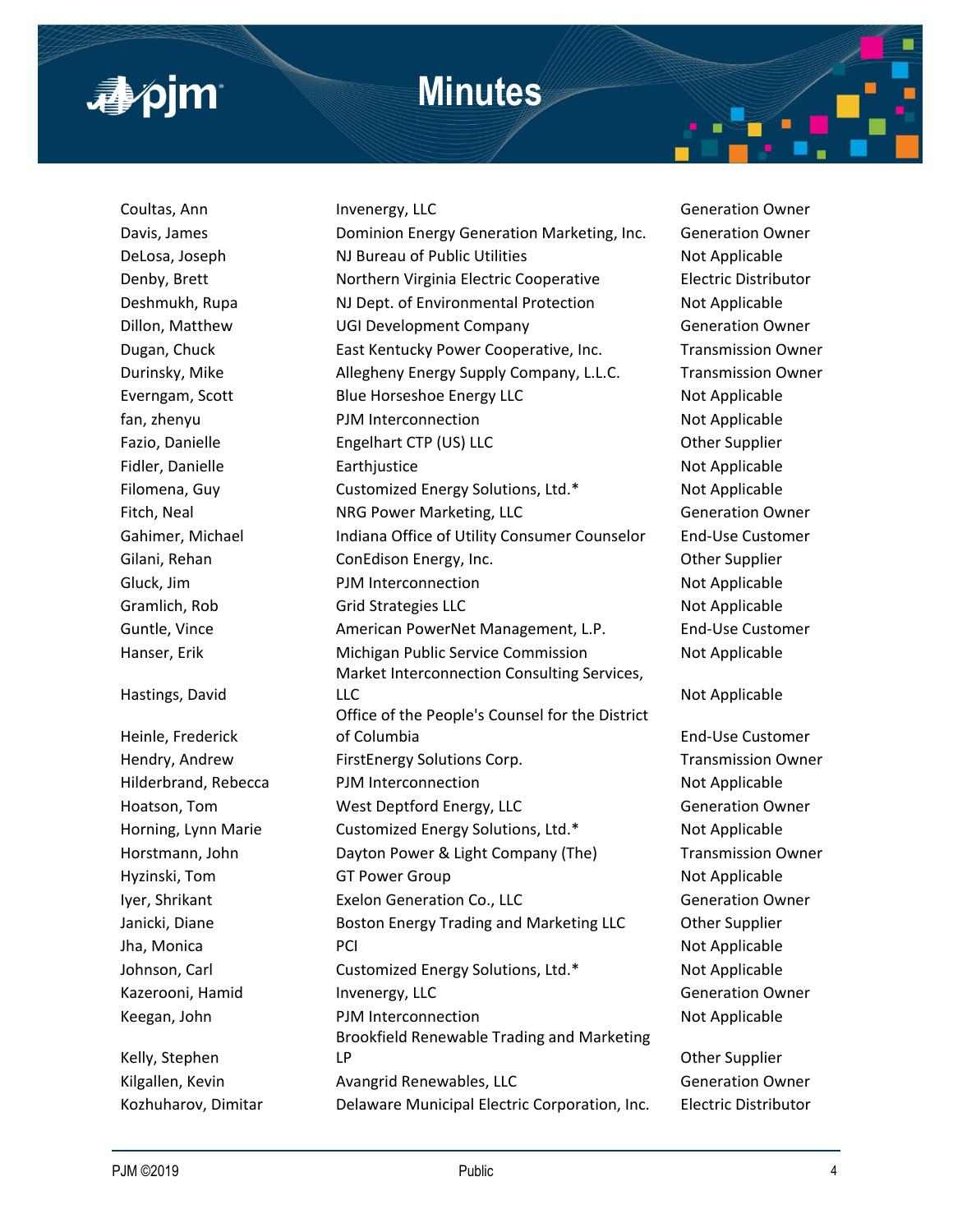

## **Minutes**

Price, Ruth Ann

LaBella, Julie **Talen Energy Marketing, LLC** Generation Owner LaRocque, Matthew PJM Interconnection Not Applicable Lejcar, Jamie Allegheny Electric Cooperative, Inc. Electric Distributor Lieberman, Steven American Municipal Power, Inc. Electric Distributor LOWE, CONNIE Virginia Electric & Power Company Transmission Owner Marzewski, Skyler **Monitoring Analytics** Not Applicable Matheson, Eric Pennsylvania Public Utility Commission Not Applicable McCabe, Ann **McCabe & Associates** Not Applicable Not Applicable McGraw, Dan Not Applicable Not Applicable Not Applicable Not Applicable Midgley, Sharon Exelon Business Services Company, LLC Transmission Owner Murphy, Shaun **PJM Interconnection** Not Applicable Ondayko, Brock AEP Energy Partners, Inc. Transmission Owner Pakela, Greg **DTE Energy Trading, Inc.** Character Supplier patel, keyurbhai PJM Interconnection Not Applicable Pelletier, Eveline **H.Q. Energy Services (U.S.), Inc.** Other Supplier Peoples, John **Duquesne Light Company Transmission Owner** Philips, Marji **LS Power** Communication Communication Communication Communication Communication Communication Communication Communication Communication Communication Communication Communication Communication Communication Picarelli, Dave **PJM Interconnection** and Mot Applicable Division of the Public Advocate of the State of Delaware **End-Use Customer** Provost, Nicole **Montclair State University** Montcomest Applicable Purdie, Michael **Dominion Virginia Power** Not Applicable Raggio, Debra **Talen Energy Marketing, LLC** Generation Owner Rinkoski, Marie Constellation NewEnergy, Inc. Other Supplier Roberts, Casey **Sierra Club** Not Applicable Not Applicable Rose, Steve **EPRI** EPRI Not Applicable Saha, Amlan **MJ Bradley & Associates** Not Applicable Saini, Ishwar **Macquarie Energy, LLC** Charless Communication Communication of the Supplier Salaneck, Alexandra **Monitoring Analytics** Not Applicable Sasser, Jonathan **Customized Energy Solutions, Ltd.\*** Not Applicable Scheidecker, Paul PJM Interconnection Not Applicable Shanker, Roy **East Coast Power Linden Holdings, LLC** Generation Owner Silva, Patricio **ISO NE** Not Applicable Not Applicable Sotkiewicz, Paul **E-Cubed Policy Associates** Not Applicable Stern, Alexander **Public Service Electric & Gas Company** Transmission Owner Stupar, Rob Enel Green Power North America, Inc. Not Applicable Suh, Jung Calpine Energy Solutions, LLC Changes Calpine Energy Solutions, LLC Changes Cother Supplier Swalwell, Brad Tangent Energy Solutions, Inc. Other Supplier Valentino, Emilee Constellation NewEnergy, Inc. Other Supplier

Ward, Adam **American Municipal Power, Inc.** Electric Distributor